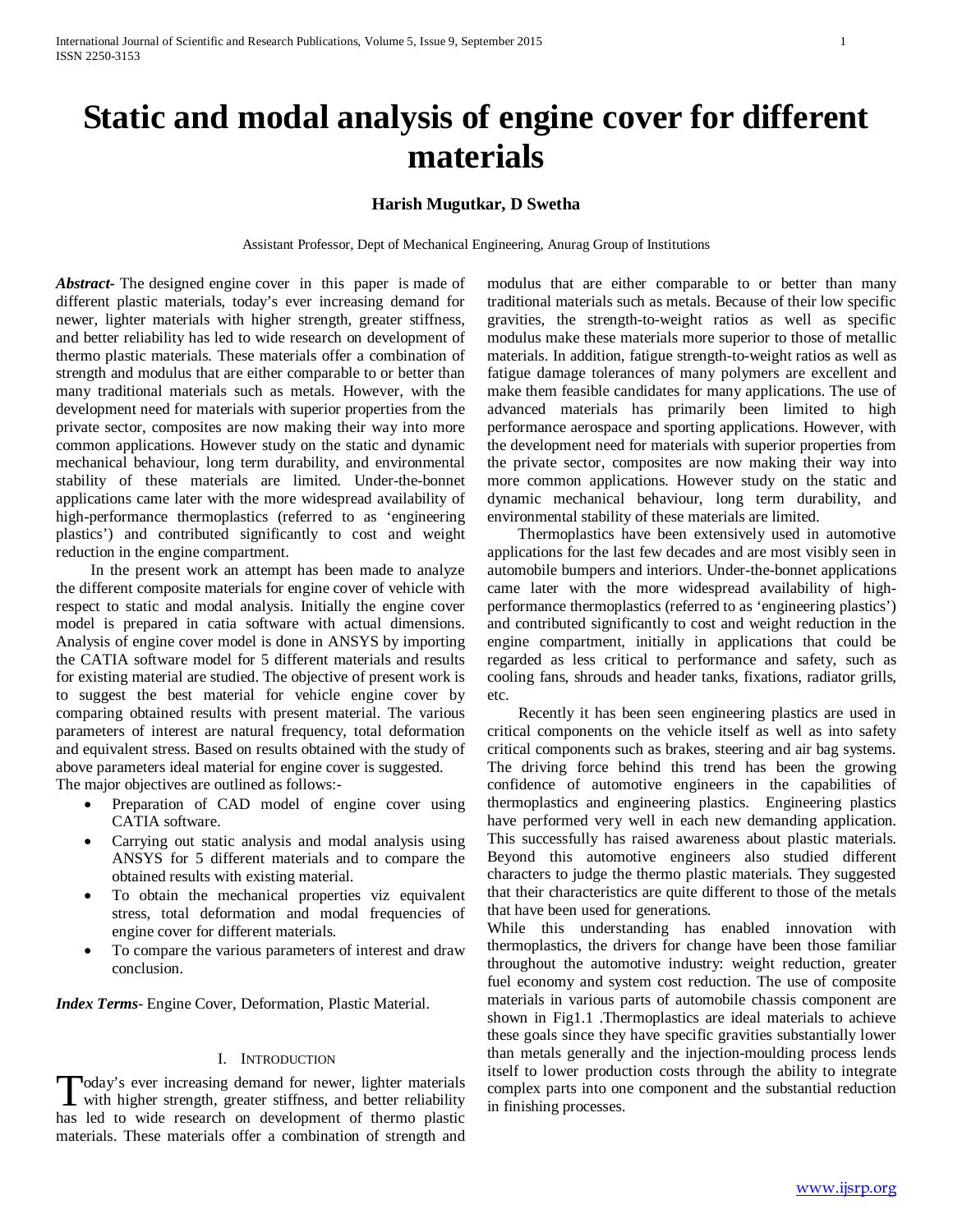#### II. SIGNIFICANCE OF PROPOSED WORK

 The introduction of plastics to replace the traditional materials in the vehicle industry do not only reduce product cost but also reduce production cost. Plastics are modern, synthetic materials. Plastics are oil and gas based, and consumes less our oil and gas reserves. The superior properties of plastics such as hygienic (clean or free from disease causing microorganisms) barrier properties, light weight, and durability contribute significantly to our health and quality of life. The factors that have contributed to this growth include the energy efficiency of plastic. All studies show that it takes less energy to make a product from plastics than just about any other material. As plastics continue to demonstrate that they are a safe and reliable alternative to traditional materials, new applications will emerge.

 In the present work an attempt has been made to analyze the different composite materials for engine cover of Mahindra Scorpio vehicle with respect to static and modal analysis. Initially the engine cover model is prepared in catia software with actual dimensions. Analysis of engine cover model is done in ANSYS by importing the CATIA software model for 5

different materials viz Polypropylene with glass fiber, Nylon with glass fiber, Poly vinyl chloride(PVC) ,High density polyethylene(HDPE), Polybutylene terephthalate(PBT) and results for existing material poly propylene are studied. The objective of present work is to suggest the best material for Mahindra Scorpio vehicle engine cover by comparing obtained results with present material. The various parameters of interest are natural frequency, total deformation and equivalent stress. Based on results obtained with the study of above parameters ideal material for engine cover is suggested.

#### III. STATIC STRUCTURAL ANALYSIS

 In the present work static structural analysis of engine cover of vehicle for five different alternative materials along with existing material of PP are studied. Initially measurements of engine cover are done and model is prepared in catia software. CAD model of engine cover is saved in the IGES format, and imported to ANSYS software for further analysis.



**Fig 4.1** CATIA Model of engine cover

 Meshing of the engine cover is carried out using ANSYS software for imported model by using tetrahedral elements. The global model is descritized with element size of 2.5mm. Similar kind of element and size are used in the work of Laxmikant D. Rangari et al., 2012 and Umesh S. Ghorpade et al., 2012.

 Tetrahedral element is robust and efficient element, with unique capabilities, can be used as a majority element in a mesh because it overcomes problems of volumetric locking for explicit dynamic problems, including those involving extreme strain, fragmentation and failure. Tetrahedral meshes are widely used in computer graphics for physically based modeling, in particular realistic simulation of deformable objects [Muller and Dorsey, 2002 and McMillan et al., 2002]. Figure 4.2 shows the mesh of the engine cover and details of mesh are indicted in Table. 4.1.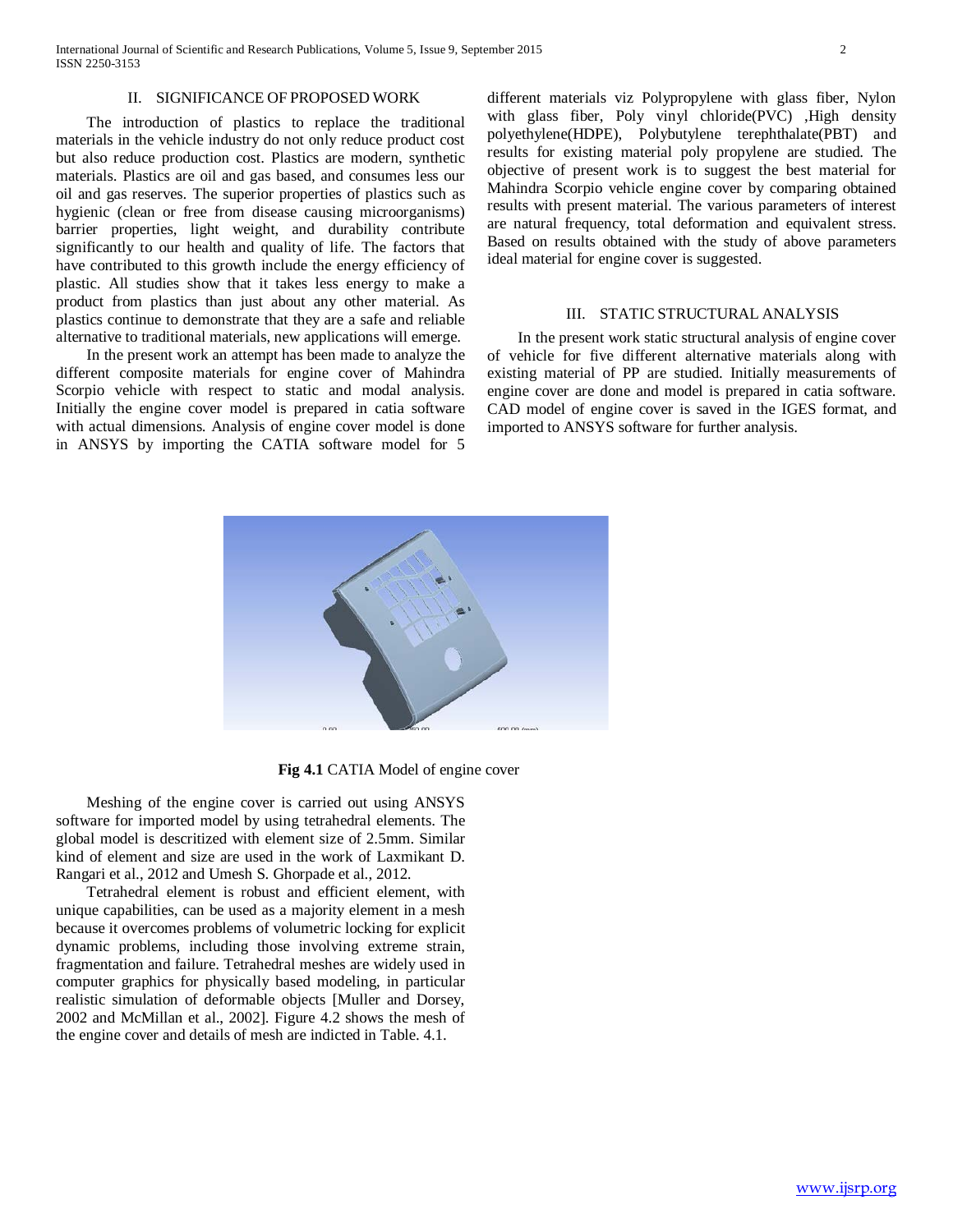

| Relevance          | 0                               |  |  |
|--------------------|---------------------------------|--|--|
| <b>Sizing</b>      |                                 |  |  |
| <b>Inflation</b>   |                                 |  |  |
| <b>Advanced</b>    |                                 |  |  |
| <b>Defeaturing</b> |                                 |  |  |
| <b>Statistics</b>  |                                 |  |  |
| Nodes              | 906736                          |  |  |
| Elements           | 526255                          |  |  |
| Mesh Metric        | <b>Skewness</b>                 |  |  |
| Min                | 5.93901969756838E-04            |  |  |
| Max                | 0.877320832776415               |  |  |
| Average            | 0.353333950993138               |  |  |
|                    | Standard Devi 0.138586074584772 |  |  |

# **Fig.4.2** Mesh of engine cover model **Table.4.1** Mesh details

 The FEM model is having 6 degrees of freedoms: translations in the nodal x, y, and z directions and rotations about the nodal x, y, and z axes.

 In the present work static structural analysis has been done for 5 different materials viz, Glass reinforced polypropylene,

Glass reinforced nylon, Poly vinyl chloride, High density polyethylene, and Polybutylene terephthalate and results are compared with results of existing cover of Poly Propylene. The various material properties of material used for the present work are shown in Table 4.2.

| Material               | $E$ <sub>,</sub> $GPa$ ) | Poission's ratio | Density $(g/cm3)$ | Yield       |
|------------------------|--------------------------|------------------|-------------------|-------------|
|                        |                          |                  |                   | Stress(MPa) |
| Glass reinforced pp    | 3.553                    | 0.40             | 1.12              | 40          |
| Glass reinforced nylon | 7.5                      | 0.40             | 1.4               | 48          |
| <b>PVC</b>             | 1.5                      | 0.42             | 1.4               | 53          |
| <b>HDPE</b>            | 0.7                      | 0.42             | 0.95              | 25          |
| <b>PBT</b>             |                          | 0.41             | 1.31              | 50          |
| PP                     | 0.9                      | 0.40             | 0.89              | 35          |

### **Table.4.2** Material properties

 The above material properties are assigned to the mesh of the engine cover and the bolt holes are fixed. This kind of boundary condition is in accordance with the work of Beomkeun Kim et al., 2007. The only load comes on the engine is Self weight of engine cover and all other kind of loads are neglected in the analysis. In the postprocessor of the software maximum equivalent stress and deformations are obtained. These two kinds of parameter are used in the earlier work [Umesh S. Ghorpade et al., 2012].

## IV. RESULTS AND DISCUSSION

 Equivalent stresses, total deformation for 6 different materials as stated above are discussed in detail in the following section.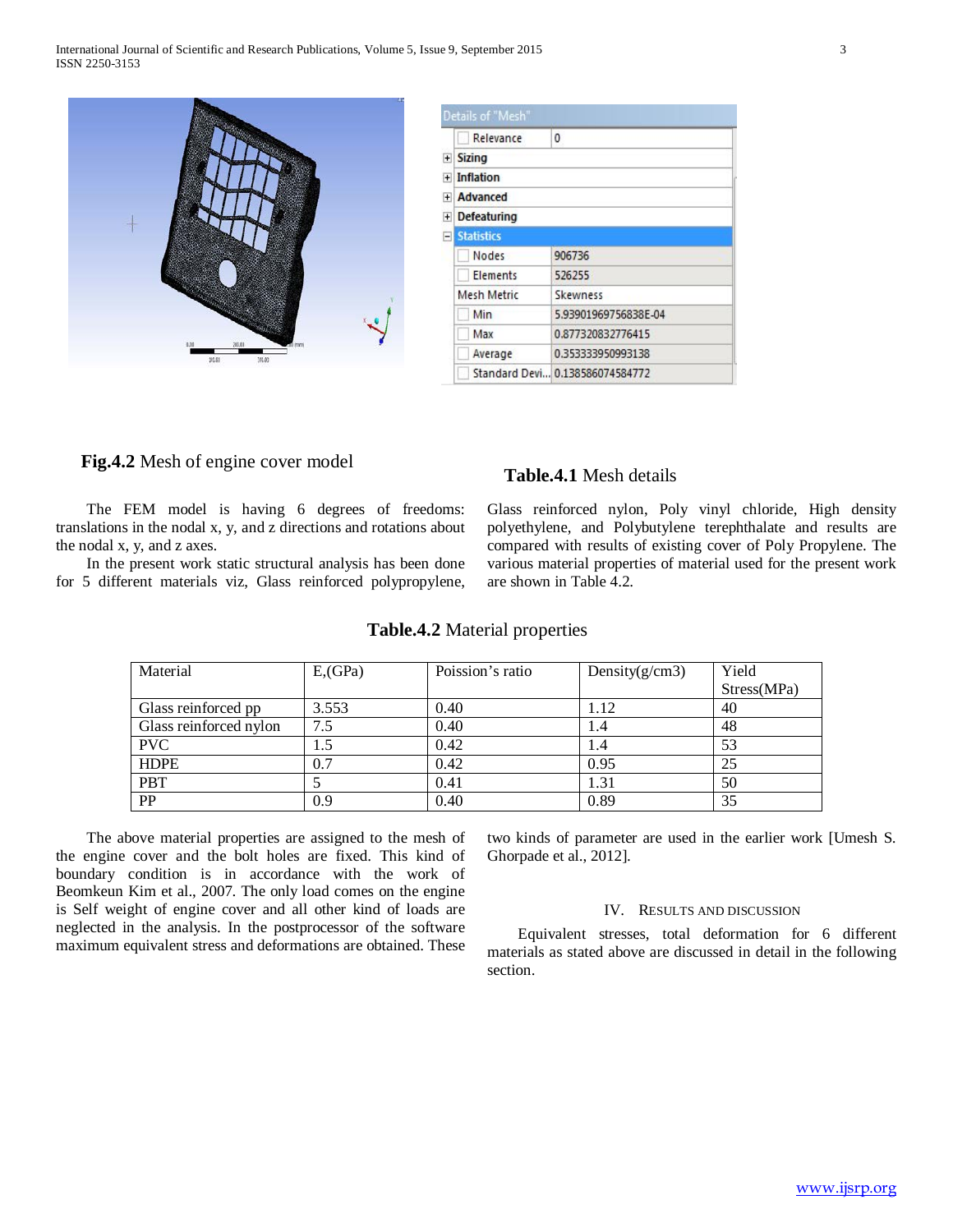**Equivalent stress And Total elongation** Equivalent stress and total deformation from the postprocessor of ANSYS are obtained for 6 different materials and are shown in Fig.4.3 and Fig. 4.4.







**Fig 4.3 Pictorial view of equivalent stress of PVC, HDPE, PBT, PP, Glass reinforced PP and Glass reinforced nylon**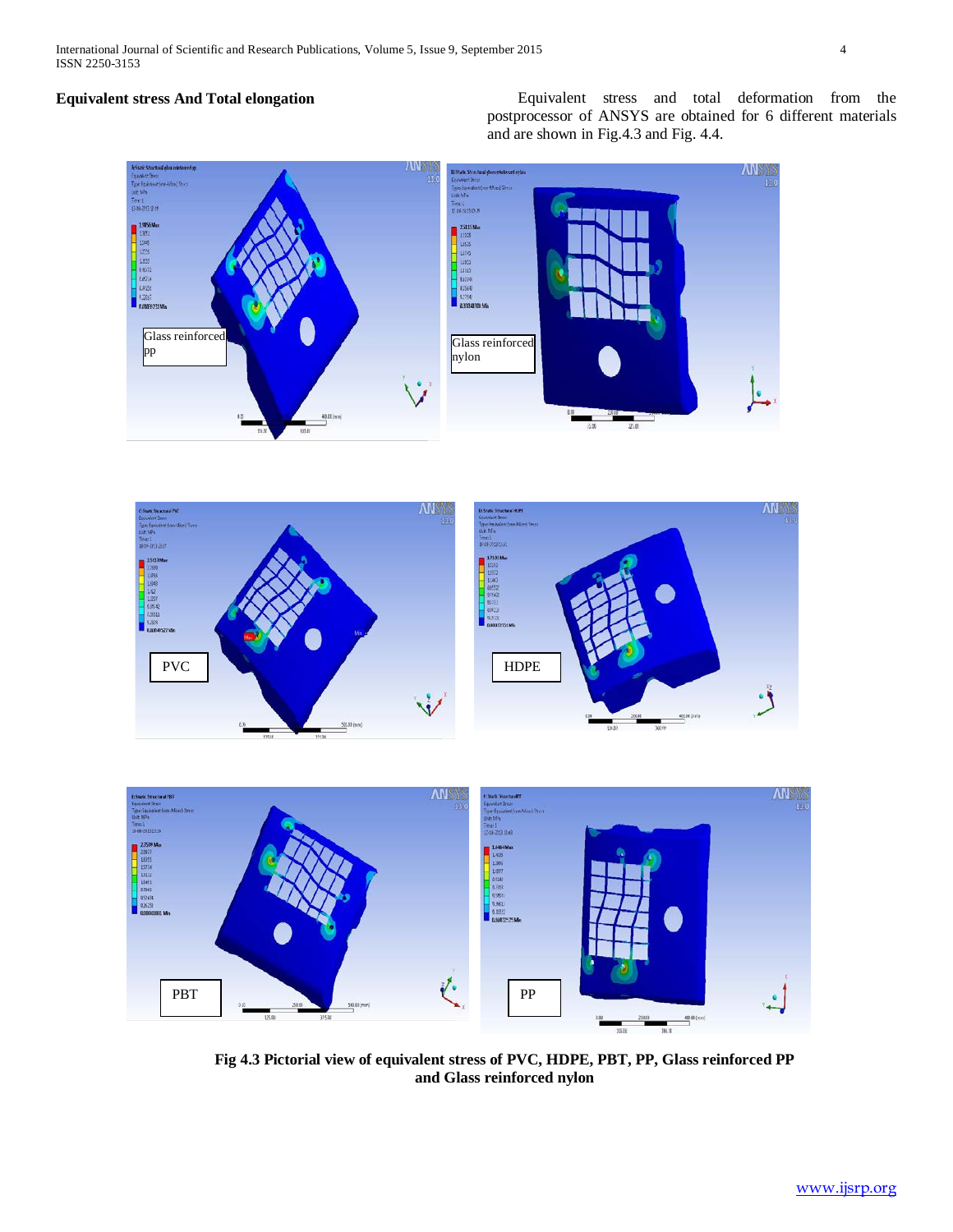

**Fig 4.4 Pictorial view of total deformation of PVC, HDPE, PBT, PP, Glass reinforced PP and Glass reinforced nylon**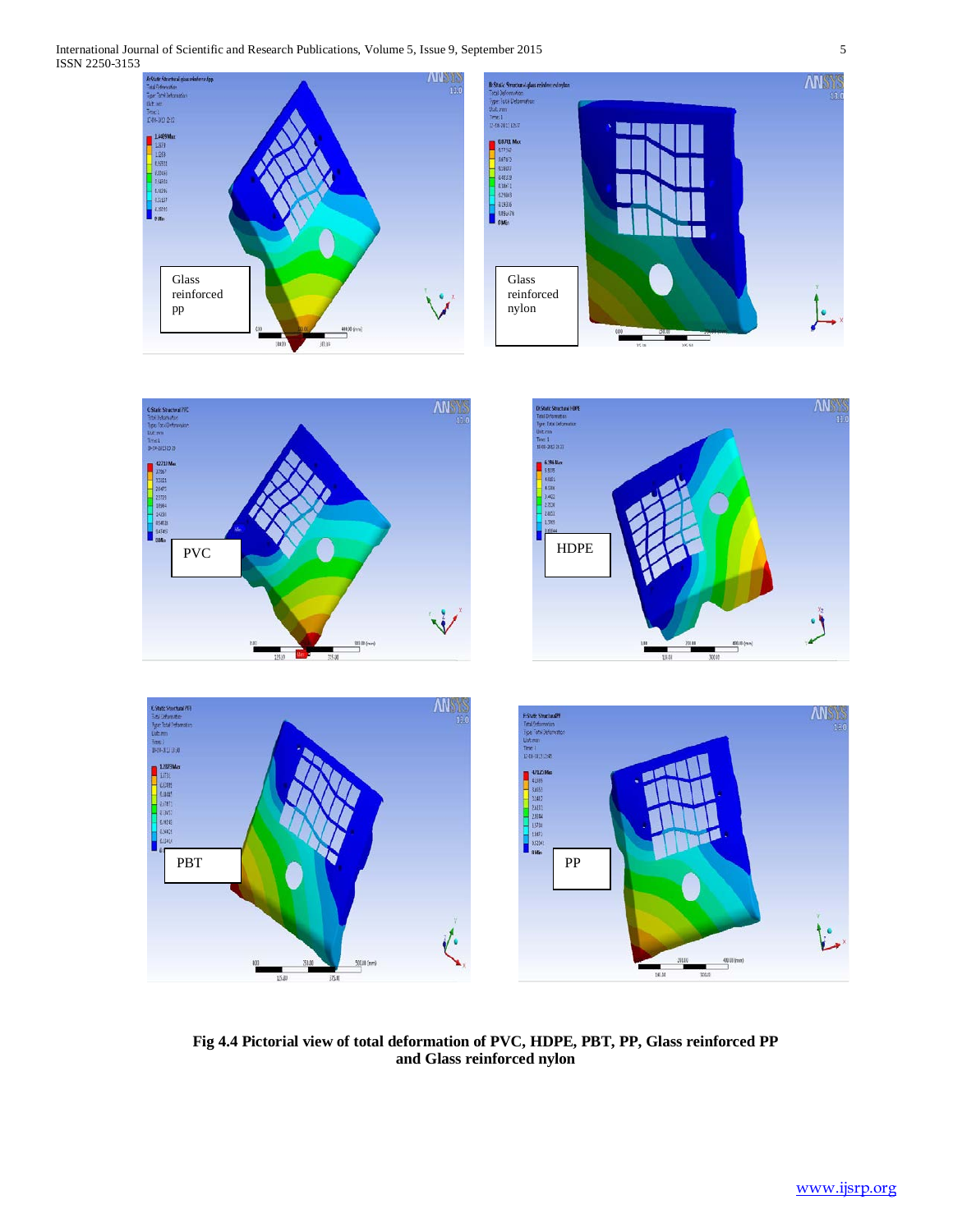.

 The maximum values of equivalent stress and total elongation are shown in the Table 4.3 and plot of the same is shown in Fig. 4.5

| Material               | Equivalent stress (MPa) | Total deformation(mm) |
|------------------------|-------------------------|-----------------------|
| <b>PP</b>              | 1.6464                  | 4.7125                |
| <b>HDPE</b>            | 1.7192                  | 6.196                 |
| Glass reinforced pp    | 1.9856                  | 1.1513                |
| <b>PBT</b>             | 2.3599                  | 1.2073                |
| Glass reinforced nylon | 2.5115                  | 0.68363               |
| <b>PVC</b>             | 2.5413                  | 4.2713                |

**Table.4.3 Equivalent stress and total deformation**



**Fig 4.5 Plot of Equivalent stresses and Total deformation v/s Different materials**

 From the Fig. 4.5 it is clear that the variations of equivalent stresses for different material are found to be almost equal and they are ranging from 1.642 to 2.54MPa. The developed stresses are well within the limits (Compared to yield Stress). At this level of analysis the optimization is not possible. The constraint is that the minimum thickness to be taken is 3mm. But, unlike stresses the deformations are not same for different materials when analysis is done using self-weight. The deformation is found to be maximum for HDPE material and minimum is found to be for Glass reinforced PP. This clearly indicates that such variation is attributed to different values of Young's modulus and Poission's ratio. At this moment with static analysis using selfweight as a parameter, Glass Reinforced PP is an alternate material to present existing material (PP) for the engine cover.

### **Modal analysis of engine cover using finite element method**

 The objective of the present work is to estimate the natural frequencies and mode shapes of engine cover using different materials of interest. The details of the material used in the analysis are given in Table 5.1. The obtained mode shapes and frequencies are used to compare with the present existing material (PP) of the engine cover.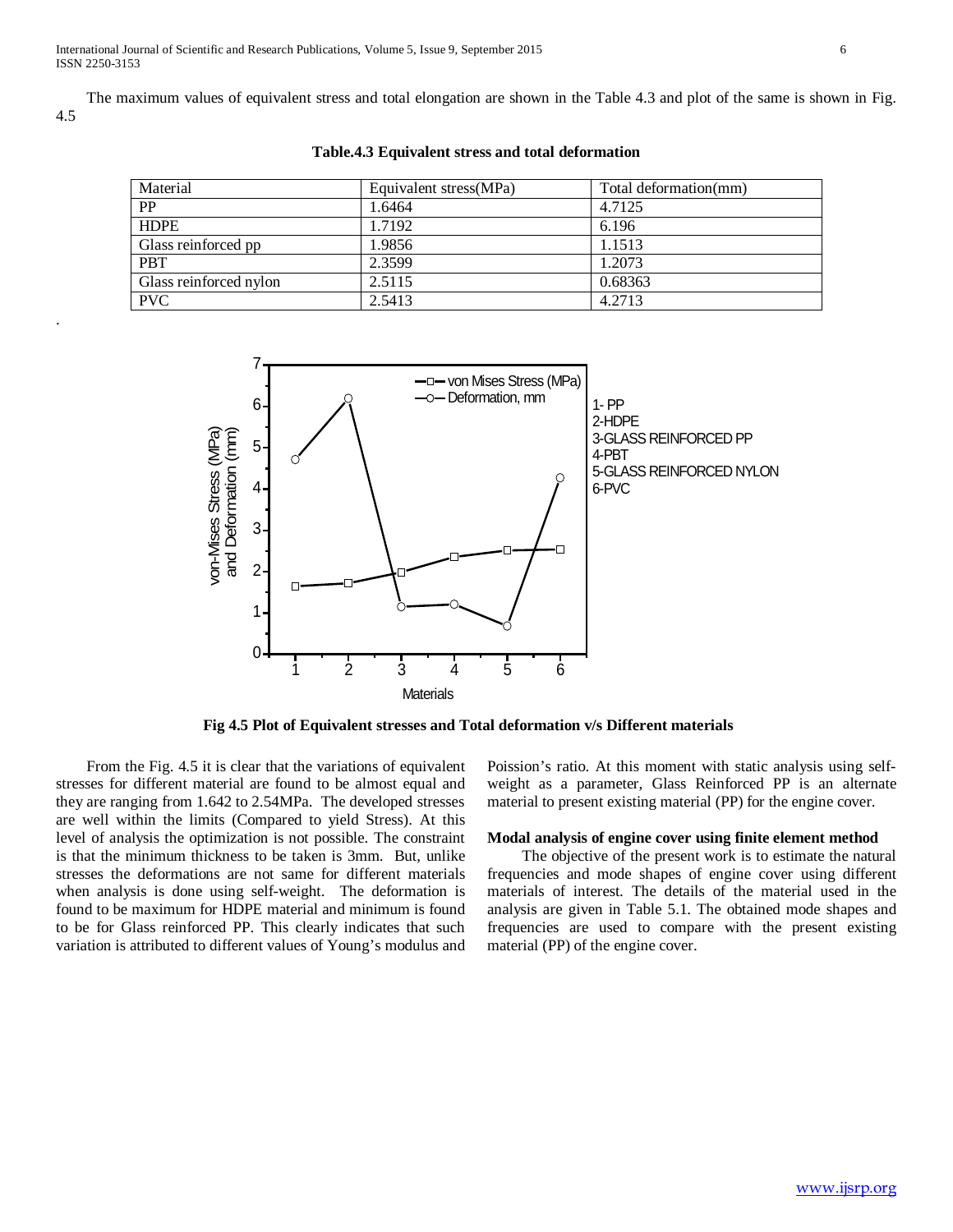| Material                  | $E$ <sub>,</sub> $GPa$ ) | Poission's ratio | Density $(g/cm^3)$ |
|---------------------------|--------------------------|------------------|--------------------|
| Glass reinforced<br>pp    | 3.553                    | 0.40             | 1.12               |
| Glass reinforced<br>nylon | 7.5                      | 0.40             | 1.4                |
| <b>PVC</b>                | 1.5                      | 0.42             | 1.4                |
| <b>HDPE</b>               | 0.7                      | 0.42             | 0.95               |
| <b>PBT</b>                | 5                        | 0.41             | 1.31               |
| PP                        | 0.9                      | 0.42             | 0.89               |

#### **Table.5.1 Material properties**

 Engine cover model as per the dimension is prepared in CATIA software and is saved as IGES format. The model thus prepared is imported to ANSYS software through IGES format to carry out further analysis. Mesh is generated in ANSYS

software with tetrahedral element with element size 2.5mm, same as discussed in section 4.2. Number of elements and nodes are shown in Table .5.2.



 **Fig.5.1** Meshed engine cover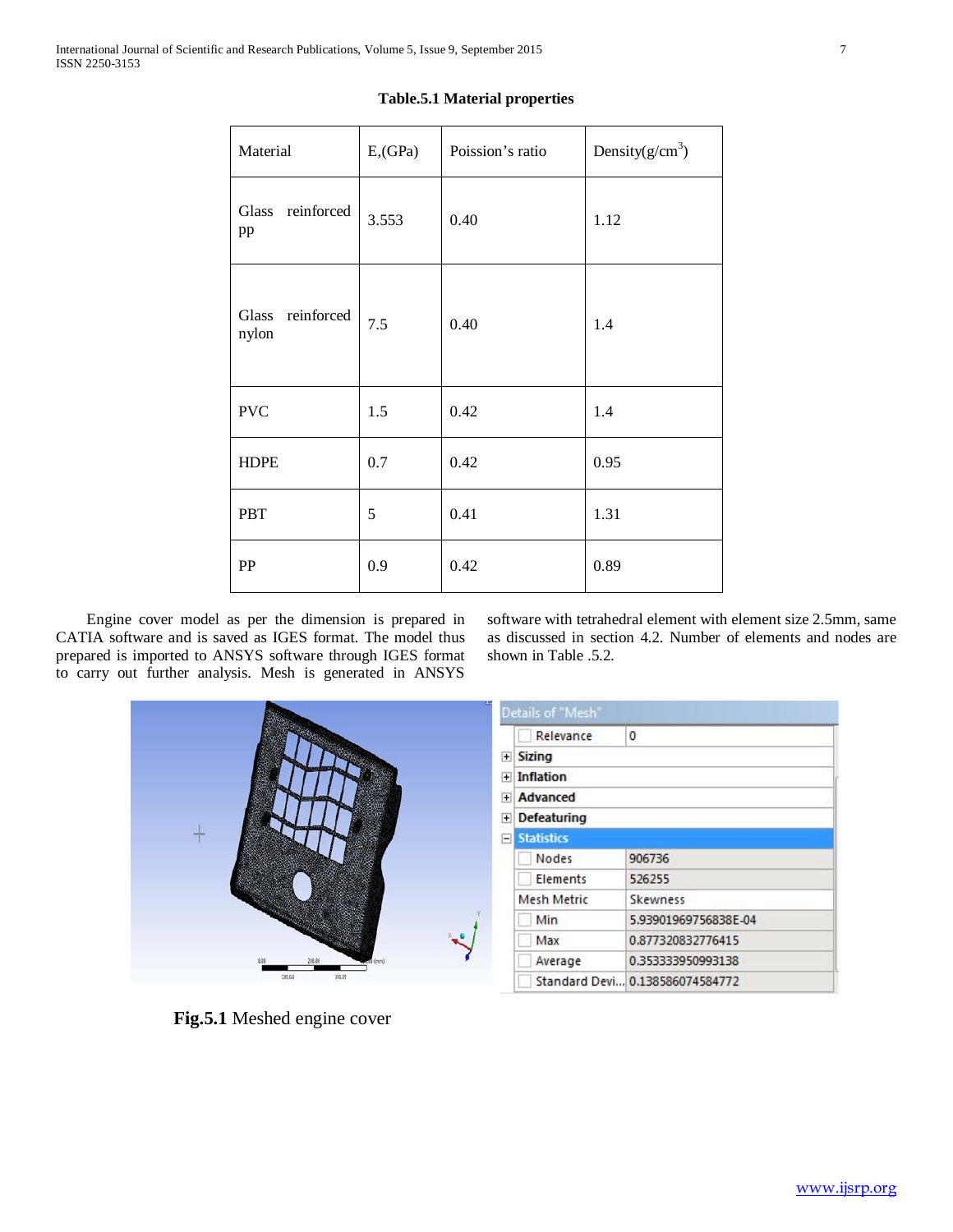Modal analysis is carried out on engine cover model for 5 different materials viz. Glass reinforced polypropylene, Glass reinforced nylon, Poly vinyl chloride, High density polyethylene, and Polybutylene terephthalate and mode shapes of different materials are studied and compared with existing material PP by fixing four bolt holes which is the major constraint/boundary condition in this analysis. The results of modal analysis are explained in detail in section 5.3 along with pictorial views and various plots.

## **Results and discussion**

 In order to check the correctness of methodology and validation purpose the analysis is carried out using the data provided in the earlier paper [Beomkeun Kim et al., 2007]. The plot of our results is superimposed with the results of Beomkeun Kim et al., 2007 and is shown in Fig. 5.2. The plots clearly demonstrate excellent match and hence validation of our present methodology. Similar approach is used further to analyse with other materials. The 3 mode shapes along with their frequencies of 6 different materials are shown pictorially below in Fig.5.3 (a), Fig5.3 (b) and Fig5.3(c).



**Fig 5.2** Plot of mode number Vs Natural frequency

**5.3.1 Mode 1**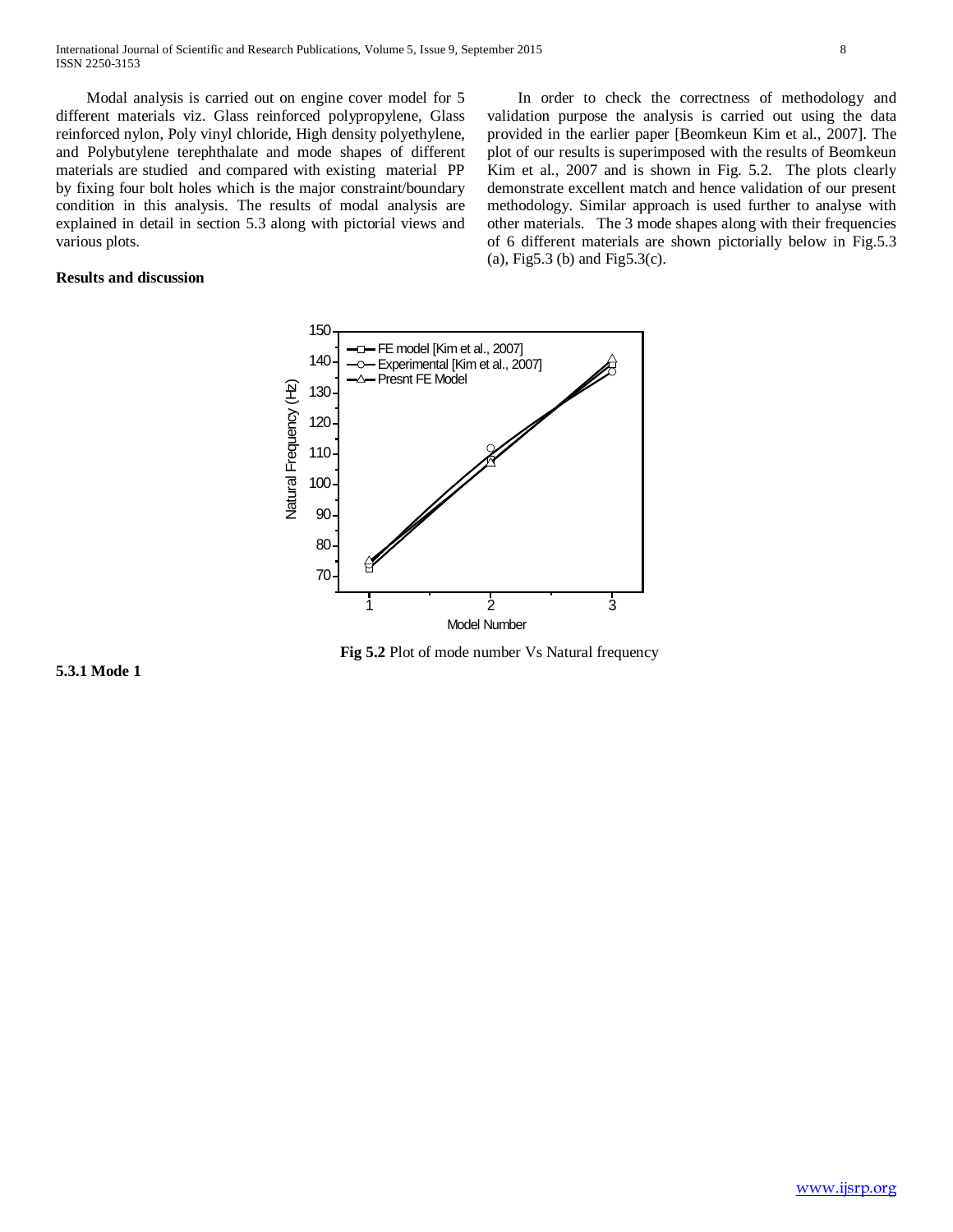

**Fig.5.3 (a) Pictorial view of first mode shape of 6 different materials**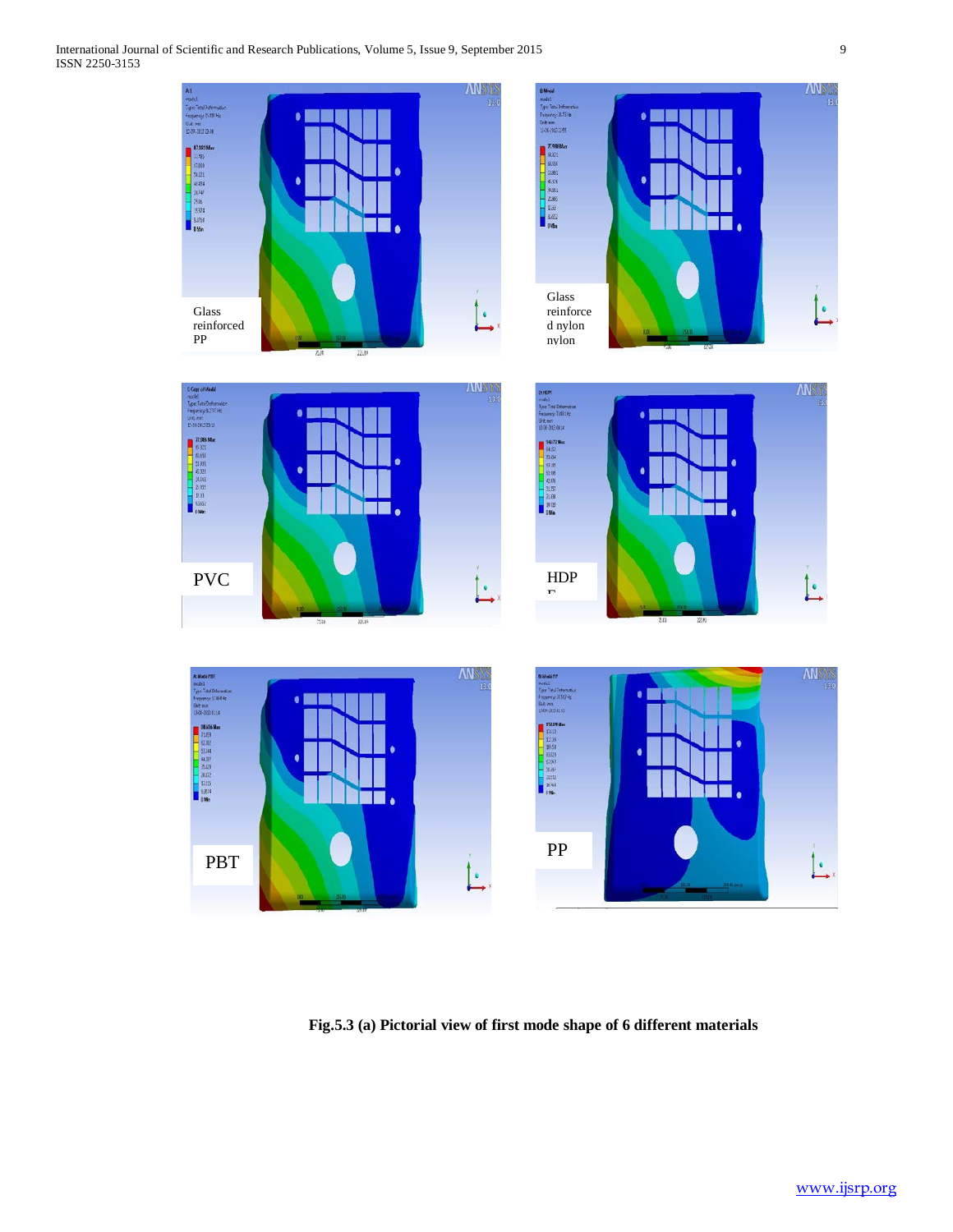# **5.3.2 Mode 2**



**Fig.5.3 (b) Pictorial view of second mode shape of 6 different materials**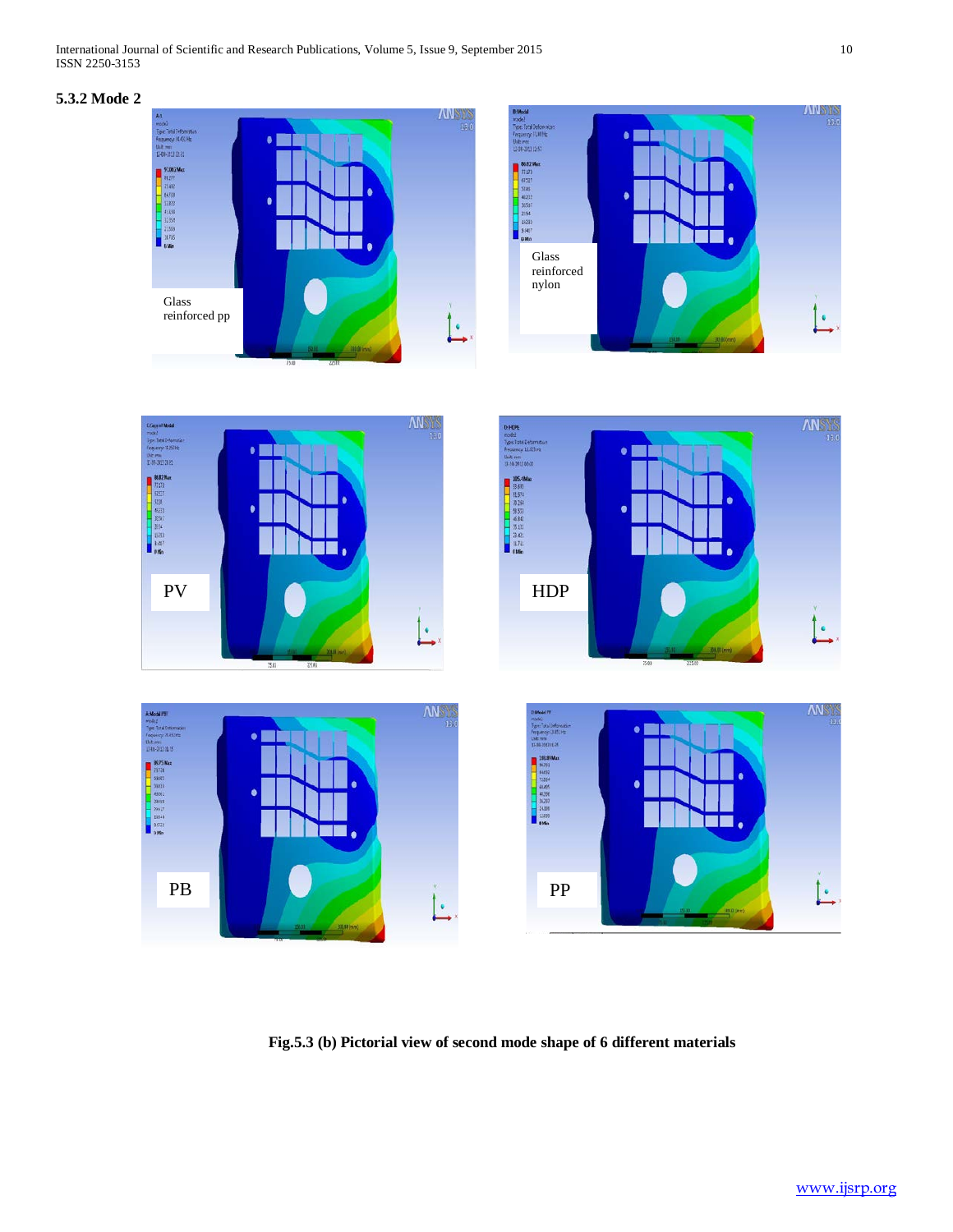# **5.3.3 Mode 3**



**Fig.5.3 (c) Pictorial view of third mode shape of 6 different materials**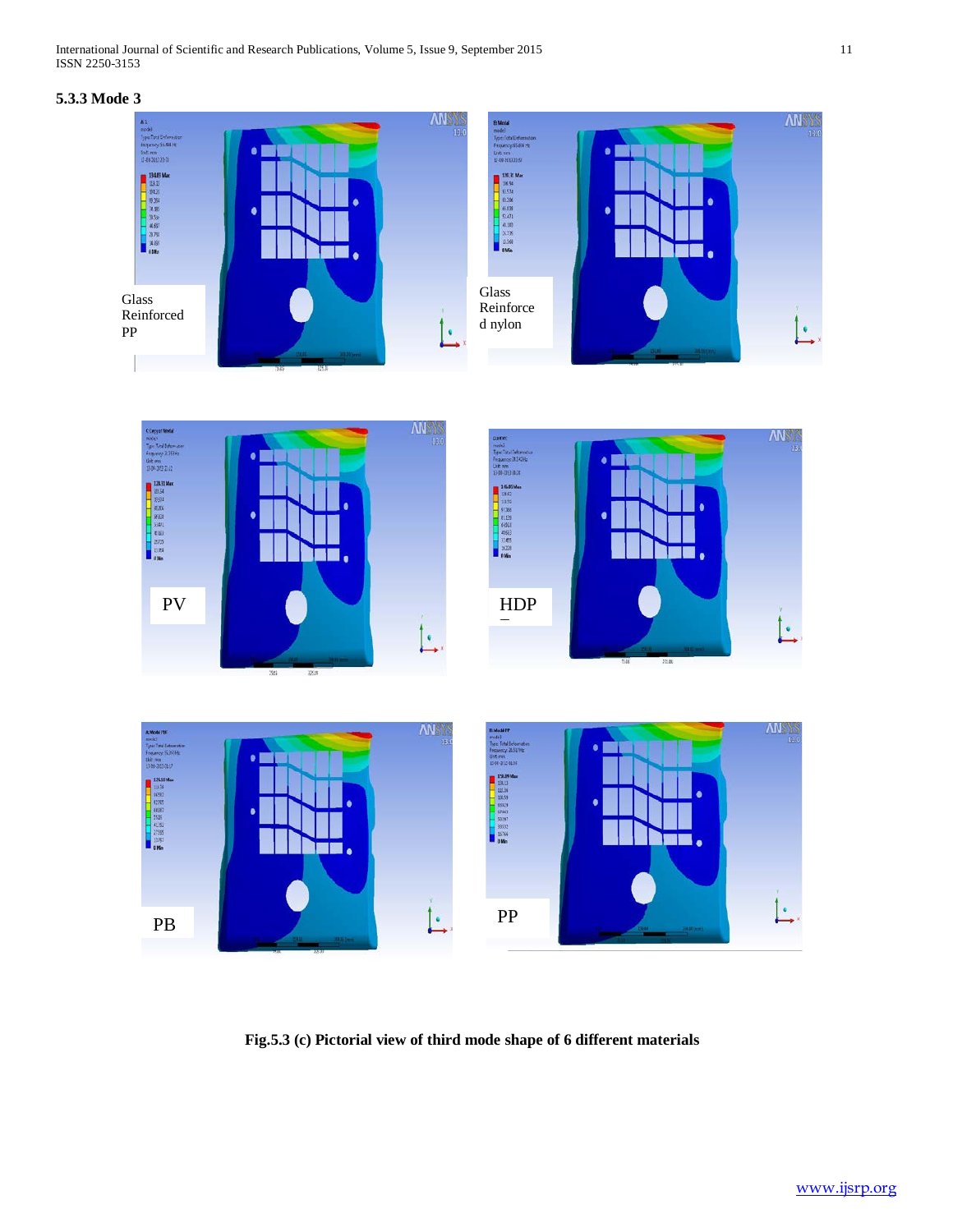The initial three mode shape frequencies of engine cover vibration for 6 different materials are shown in Table 5.3. A plot of the same is shown in Fig. 5.4.

| <b>Material</b>           | Mode $1(Hz)$ | Mode $2(Hz)$ | Mode $3(Hz)$ | <b>Specific Modulus</b> |
|---------------------------|--------------|--------------|--------------|-------------------------|
| <b>HDPE</b>               | 7.6881       | 11.823       | 24.342       | 0.00074                 |
| PP                        | 8.9734       | 13.794       | 28.48        | 0.00101                 |
| <b>PVC</b>                | 9.2707       | 14.257       | 29.353       | 0.00107                 |
| <b>PBT</b>                | 17.464       | 26.852       | 55.365       | 0.00382                 |
| Glass Reinforced<br>PP    | 15.893       | 24.431       | 50.444       | 0.0317                  |
| Glass Reinforced<br>nylon | 20.73        | 31.88        | 65.636       | 0.0536                  |

**Table.5.3 Mode shape frequencies**



**Fig.5.4 Variation of mode shape frequencies of different materials with respect to Specific modulus**

Figure 5.4 clearly indicates that the natural frequencies are dependent on the specific modulus. Similar kind of variation is found in the work of Patil and Barjibhe [2013]. As specific modulus increases natural frequencies also increase and vice versa. This is in accordance with the work of Bondok, [2013]. The nature of variation is found to be same in all materials. The lowest natural frequency is found in HDPE and the highest is in Glass Reinforced nylon. The only material having lesser natural frequency is HDPE as compared to existing material of engine cover. The suitability of the material for the engine cover with reference to frequencies cannot be clearly indicated at this juncture unless further investigation is made. This kind of analysis helps practicing design engineers to safety design critical engine components. The present investigation also indicates that there is a need for a further experimentation for estimation of strength and frequencies. Future research on this area needs to be focused in these directions.

#### IV. CONCLUSION AND FUTURE SCOPE

 In the present work engine cover of vehical has been modeled in CATIA software. Mesh is generated using ANSYS software with solid tetrahedron four node elements. Five different materials are used for the analysis. The static analysis clearly shows that minimum total deformation was found in Glass reinforced PP material and was lower than existing PP material. Hence it is better material as far as deformation is concerned. The deformation is found to be higher for HDPE material. It clearly infers that it is better to avoid HDPE material if deformation produced in engine cover is major design criterion. In order to study the vibrational behavior Modal analysis was carried out. The results have been presented for comparative study of different materials and comparing with existing PP material. The mode shape frequencies are found to be very less for HDPE material as compared to existing material. Hence the use of HDPE is better option for engine cover as far as modal analysis concerned. Finite element analysis results